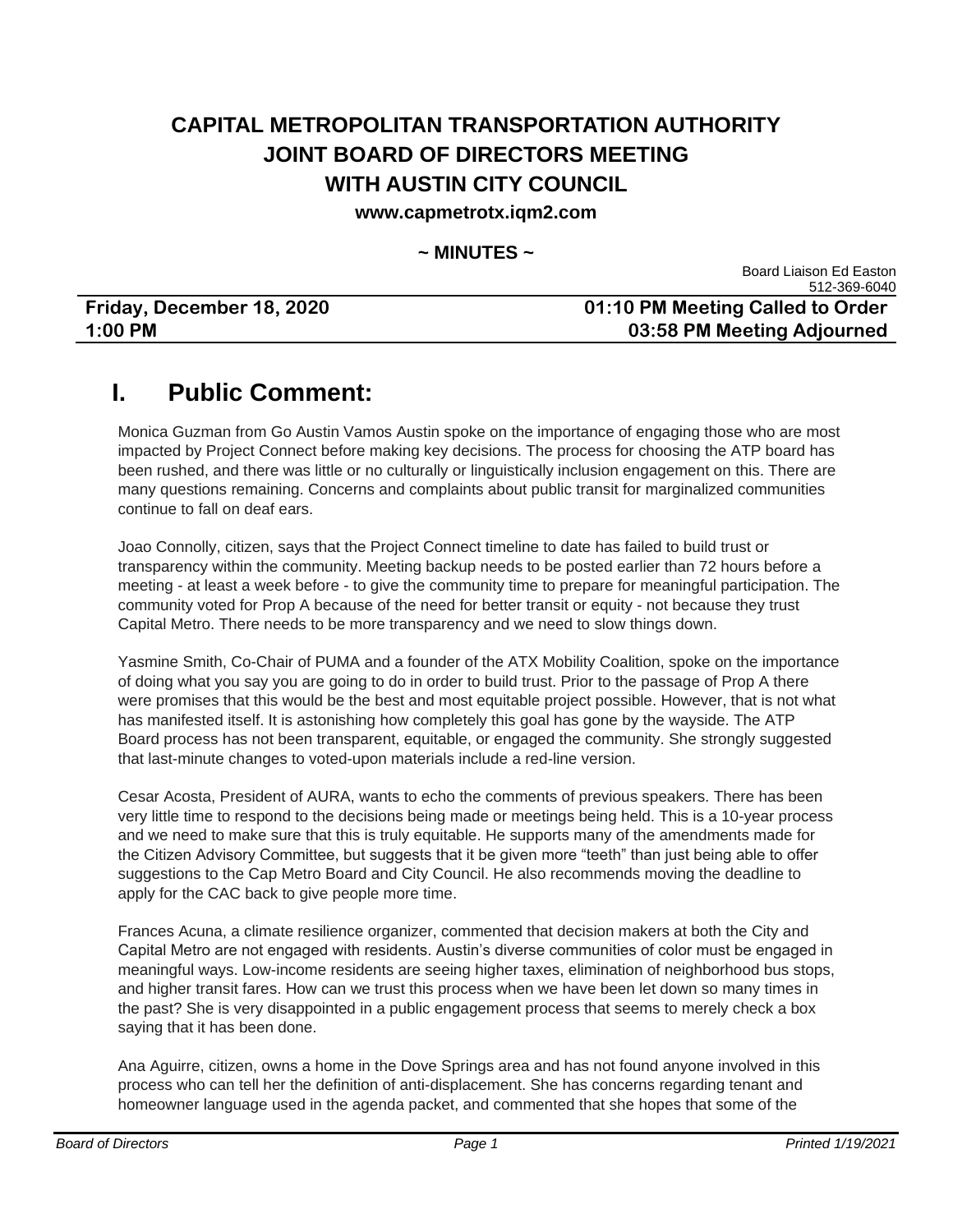environmental impact language can be adjusted to cover the entire city, not just project-adjacent areas. She recommends that the boards, committees, and staff involved in this process participate in the undoing racism training, and that an equity assessment tool be developed and used to measure progress.

Awais Ahzar, who is on the leadership team of Planning our Communities, asks that as the process of setting up the ATP Board, advisory board, and selecting an Executive Director moves forward that it be done in a transparent manner. The public should have access to all applications and nomination information. We need to be sure that these individuals represent Austin transit users and communities impacted by the development of transit infrastructure. It is also important the we be informed about the process of hiring a permanent Executive Director for the ATP.

Zenobia Joseph, citizen, wishes to comment on Project Connect generally - but also today's Item #4 specifically - on the language of today's ILA where it refers to "safe, reliable and efficient transportation to better connect members of our community". Language in the Further Consolidated Appropriations Act of 2020 prohibits the use of public funds for propaganda. The black community has been bombarded with propaganda on Project Connect, especially on KAZI radio, with information claiming that this was a plan which has more ways to move us all. There are still no transportation options on Dessau Road to Howard Lane, nor are there any east to west on Parmer Lane/FM 734. She also feels there have been violations under Title VI of the Civil Rights Act of 1964, and read from Federal Transit Administration's Circular 4702.1(b) clarifying requirements under the Act. She will continue to ask the FTA to suspend Capital Metro's federal funding.

Nancy Crowther, citizen, expressed her happiness with the passage of Prop A and says she has been in the trenches on this for 25 years. She complimented Transit for Austin for their assistance in getting the proposition passed. Now there is much to be done. She commented that in reading through the ATP Board information she did not see a board member who had a focus on the either the disability or senior citizen communities.

Jessica Wolff, Deputy Policy Director for Worker's Defense, says that their membership endorses the plan, but that it is critical that the Austin Transit Partnership have fair representation of working people and immigrants on its board of directors. These people deserve a voice at the table. There has been a general lack of transparency in this process. We hope the selection of the Citizen Advisory Committee will be more transparent, and that these underrepresented communities get strong consideration for inclusion.

Cynthia Vasquez of Go Austin Vamos Austin feels that the Austin Transit Partnership board process was rushed. During COVID with thousands still lacking internet access, how are we authentically engaging with our consumers? As an East Austinite she has seen Capital Metro serving a growing population without serving herself or her neighbors. She stands with an underrepresented community in the eastern crescent of Austin who rise early to catch transit to work or hop on a route at 11 p.m. to get a ride home. She is tired, and so are her neighbors, and you all continue to pass us by. To study equity you need to understand inequity.

David Edmonson, Vice President of State Policy and Government Relations at TechNet, says his organization is excited about Project Connect and Prop A. He wants to say thank you for moving so quickly to establish the ATP oversight board and for the diversity of voices. This is truly a generational investment and is critical for our community's economic success and environmental stewardship.

Consuelo Amezquita, citizen, is a Southeast Austin resident and feels that this process has taken advantage of the community by rushing the process during a pandemic. Residents have not been offered an education process other than a glorified website. How can you expect the community to provide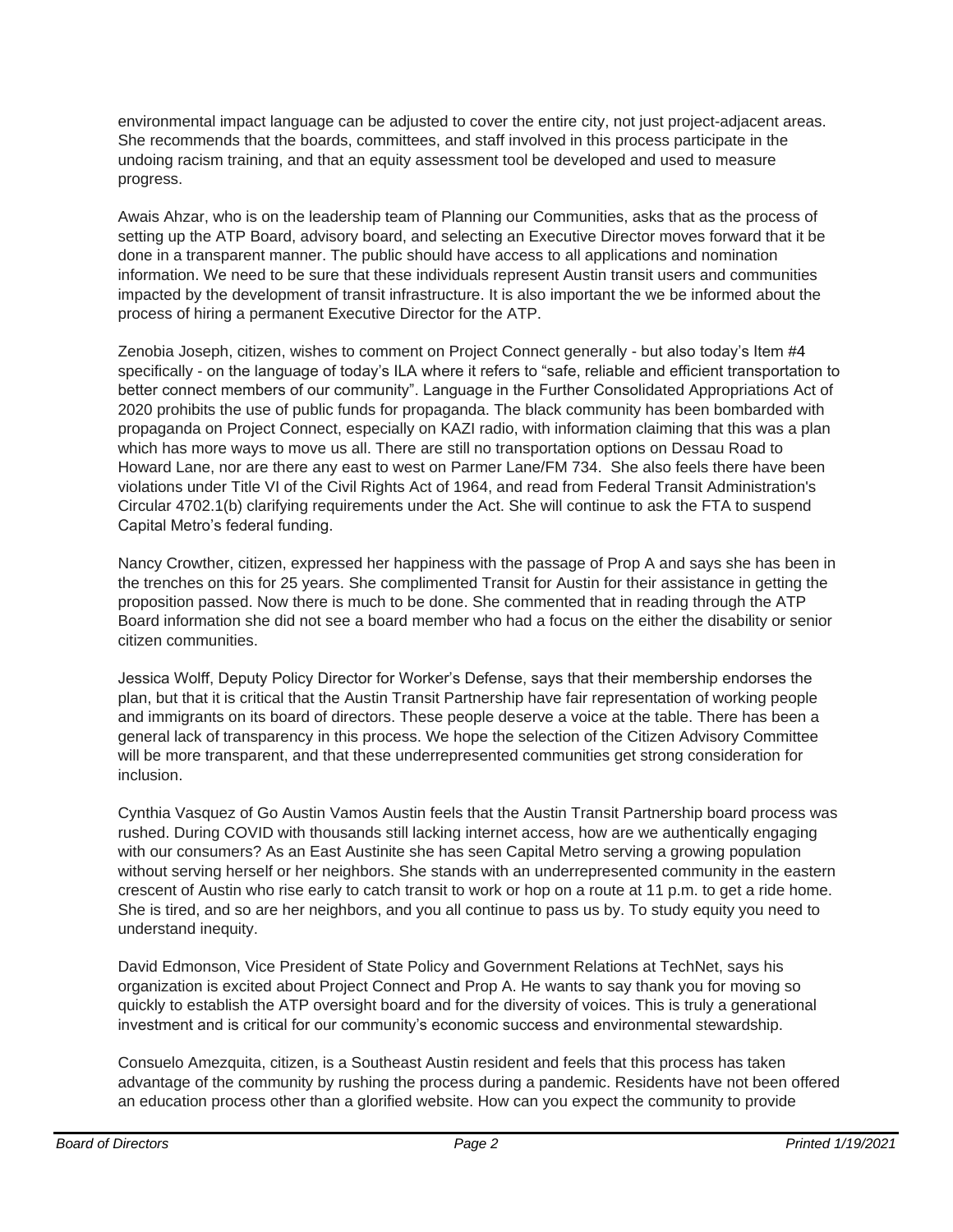meaningful input when there hasn't been equitable and inclusive outreach? We demand the return of bus routes critical to the communities of color in Austin's eastern crescent. We also need free neighborhood circulators. She demands equity, transparency, and will be holding the board and council accountable.

Cindi Reid, citizen, commented that as a native Austinite and a person of color she noticed that the election outreach to the communities of color - particularly to the African-American community - was great. We need that same level of outreach and transparency as this process moves forward with the ATP. She heard about this meeting very late. And we need to make sure that all communities are covered - families and the disability community and people of all ages included.

Sandy Guzman, CEO for the Austin Area Research Organization, wanted to say congratulations on the process to this point and for the closer relationship between the City and Capital Metro that got us to this point. This is a historic day and the partnership between the two organizations that created the ATP is key to bringing the transparency and accountability needed in a thoughtful and positive manner. AARO is committed to working with you and other regional partners in this process.

## **II. Presentations:**

#### 1. Update on Project Connect and Upcoming Public Engagement **Opportunities**

Project Connect Program Officer Dave Couch began the presentation with an update on the Project Connect process since the approval of the referendum in November. He shared the approved program sequencing plan and gave updates on each of the corridors and modes in the plan including the Red Line, MetroRapid, and Light Rail lines. He also showed a condensed chart with the deliverables for each of the next four quarters through January 2022.

Capital Metro Community Engagement Manager Jackie Nirenberg then led the board and council through the next phase of community outreach, which will cover the National Environmental Policy Act (NEPA) process. NEPA requires a variety of outreach and engagement processes, the first of which will be "scoping" meetings for the Blue and Orange Line kicking off in January. Also in January there will be online surveys and at-stop engagement starting, along with continuing outreach to neighborhood, community, and business groups.

Assistant Transportation Director for the City of Austin Annick Beaudet then provided an update on the City's Equity Assessment Tool, which is an important part of the anti-displacement work called for in the contract with voters for Project Connect. She walked through the language in the contract, and provided an update on the work to date.

# **III. Action Items:**

1. Approval of a resolution creating the Austin Transit Partnership, a Local Government Corporation under Subchapter D, Chapter 431, Texas Transportation Code; approving and adopting the corporation's Articles of Incorporation and Bylaws; and appointing the initial Board of Directors.

Chief Counsel and Chief of Staff Kerri Butcher lead this item.

Starting with the joint Capital Metro/City Council meeting in June, 2020, Kerri reviewed the timeline and sequencing of events leading to today's action creating the ATP. She then reviewed the actions that will be taken today and expected actions to be taken in 2021 leading to a Tri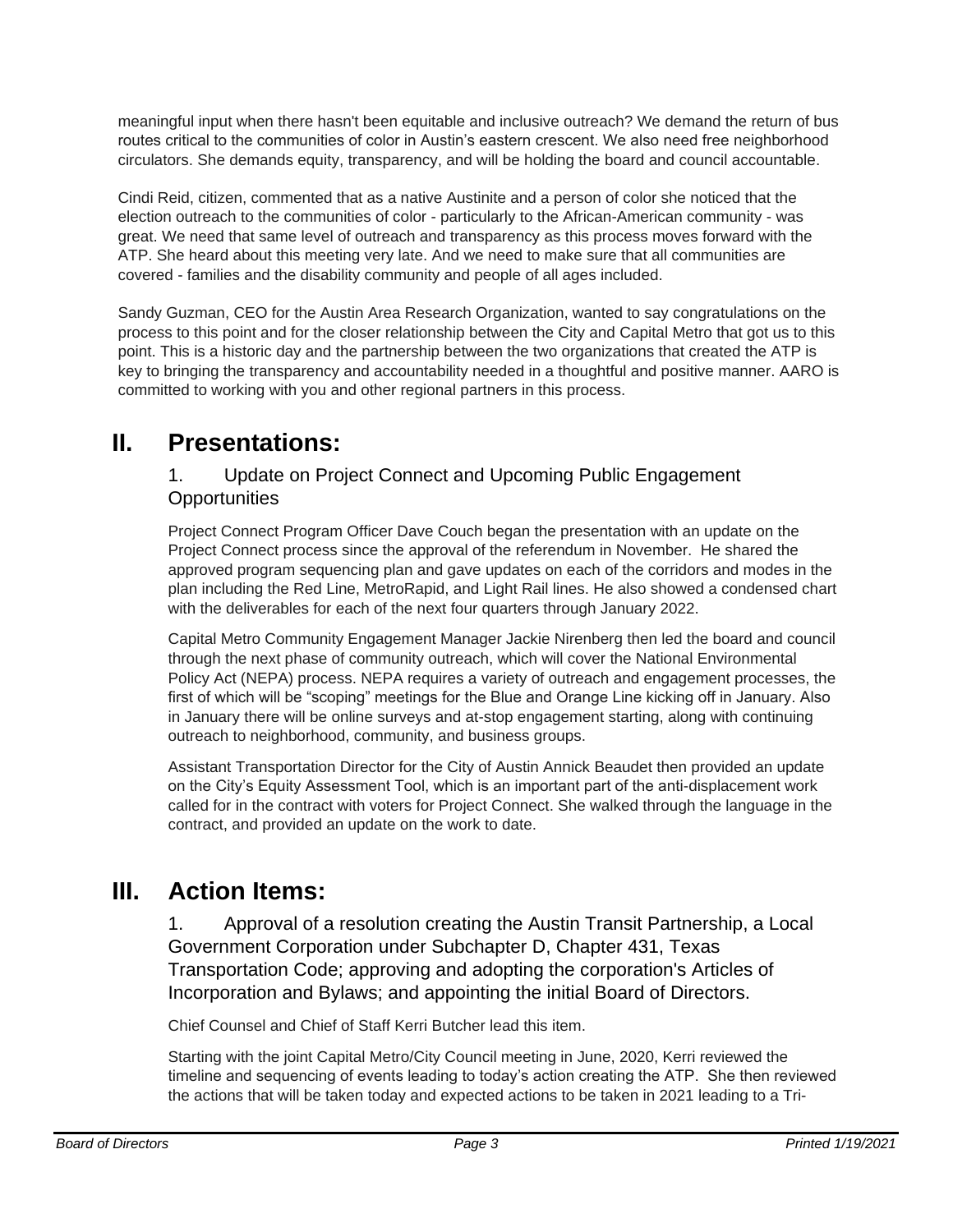party agreement between the City, Capital Metro and the Austin Transit Partnership. She also provided a recap of the composition of the ATP Board of Directors and process that led to the slate of candidates being voted on today. The first ATP board meeting is scheduled for January 20, 2021.

Councilmember Alter from the ATP Board Nominating Committee then added details and comments on the nominating process. Seven applicants who were not named as board members are being recommended to the Board and Council to serve in some sort of advisory capacity.

Councilmember Kitchen echoed those comments and commented that she was very impressed with the level of commitment and expertise amongst the applicants. She emphasized the importance of making this a community project and taking advantage of that commitment and expertise, and also of building trust as the board goes forward.

Board Member Mitchell thanked his fellow nominating committee members, and emphasized how difficult the process was because of the wealth of qualified talent. The slate that was selected who all selflessly stepped up - all should all serve the ATP well.

Board Member Travillion also echoed the prior comments and said that he believes the selected candidates will be very very strong. He hopes that the board can take advantage of some of the skills and relationships that other applicants provided through the creation of an advisory board.

Chair Cooper read the resolution, and Board Member Kitchen made the motion to approve (Travillion second). Chair Cooper then suggested a friendly amendment to add the name of a Capital Metro appointee to the board. Board Member Kitchen amended the motion to add Board Member Eric Stratton as that appointee (Travillion accepted the amendment.)

#### **RESULT: ADOPTED [UNANIMOUS]**

**MOVER:** Ann Kitchen, Board Member

**SECONDER:** Jeffrey Travillion, Board Member

**AYES:** Mitchell, Garza, Cooper, Kitchen, Renteria, Travillion, Stratton **ABSENT:** Troy Hill

2. Approval of a resolution authorizing execution of an amendment to the provision related to the Community Advisory Committee in an existing Interlocal Agreement with the City of Austin to provide for the membership, nominating process, roles and responsibilities for the Committee.

Board Member Kitchen provided the background and history on this item. She emphasized that this is a very special and important committee, and summarized the nominating process, some of the desired member characteristics and entities that will be involved. She noted the ambitious timeline for getting the committee up and running by the end of February.

Board Member Stratton expressed his thanks for this process and committee, and hopes that it will make the new ATP board more efficient and effective. He looks forward to working with this group.

Chair Cooper asked about the ability of the ATP Board itself to have involvement in the nominating process for this committee, or to place their own nominees on it. Board Member Kitchen said that this resolution was not intended to preclude either situation, and said that she imagines it would be up to the ATP Board to decide the way they wished to proceed.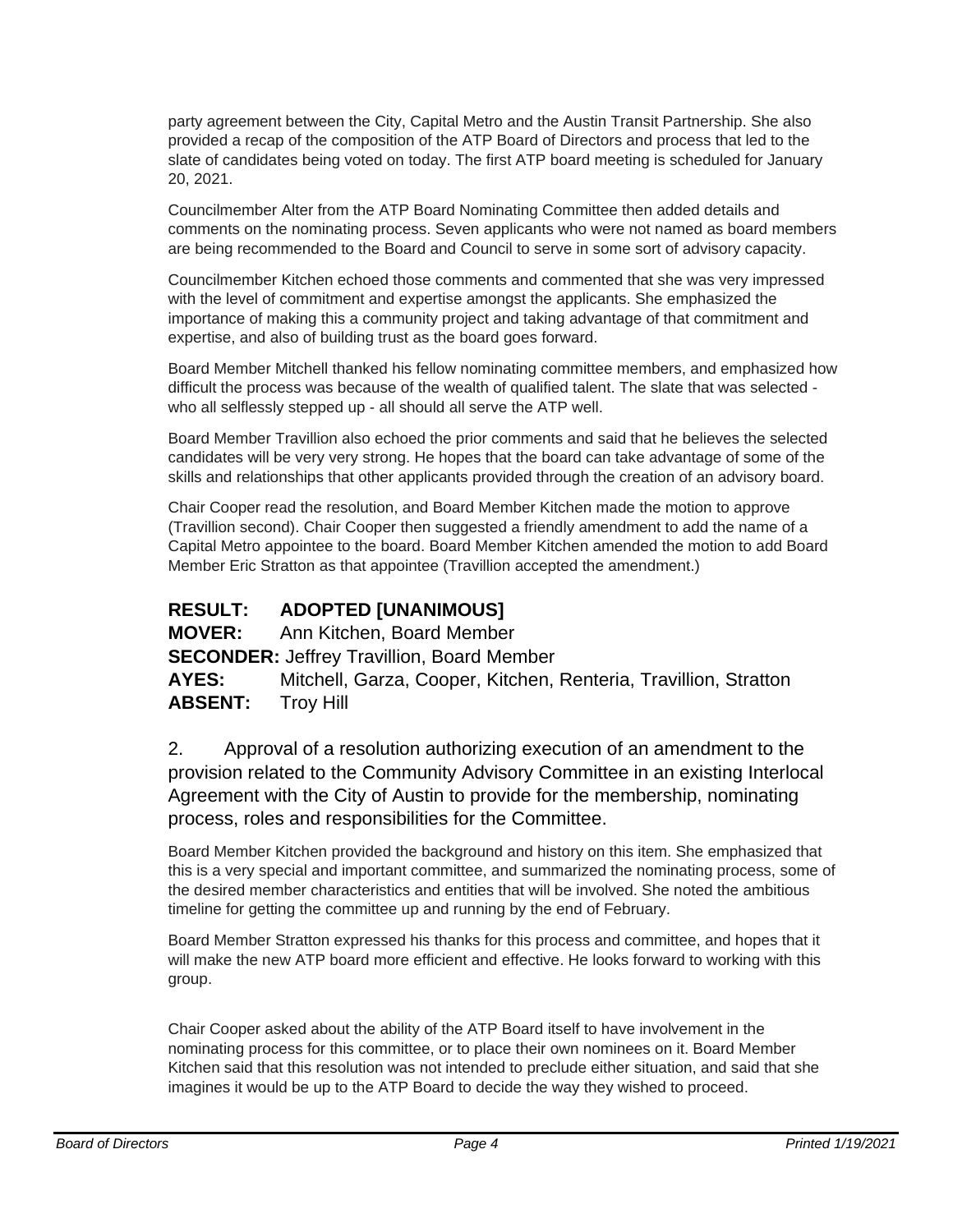### **RESULT: ADOPTED [UNANIMOUS]**

**MOVER:** Ann Kitchen, Board Member

**SECONDER:** Sabino Renteria, Jeffrey Travillion

**AYES:** Mitchell, Garza, Cooper, Kitchen, Renteria, Travillion, Stratton **ABSENT:** Troy Hill

3. Approval of a resolution recommending the Austin Transit Partnership Local Government Corporation utilizing community members with experience in certain fields to assist the corporation in implementing the Project Connect System Plan.

(At the suggestion of Board Member Kitchen, this item was taken prior to the previous item to mirror the Council's order of items.)

Board Member Kitchen emphasized that this was a strong recommendation arising from the nominating process, and read the names of the 7 individuals with specific technical expertise who applied for the ATP board who would be excellent candidates to draw upon for this.

Board Member Stratton remarked that he appreciates the efforts of the nominating committee on this recommendation, and as a new board member of the ATP he hopes to draw upon the advice, talent and expertise of these individuals as the board begins to move forward.

### **RESULT: ADOPTED [UNANIMOUS]**

**MOVER:** Ann Kitchen, Board Member **SECONDER:** Jeffrey Travillion, Board Member **AYES:** Mitchell, Garza, Cooper, Kitchen, Renteria, Travillion, Stratton **ABSENT:** Troy Hill

## **IV. Items for Future Discussion:**

## **V. Adjournment**

# **ADA Compliance**

*Reasonable modifications and equal access to communications are provided upon request. Please call (512) 369-6040 or email ed.easton@capmetro.org if you need more information.*

*BOARD OF DIRECTORS: Wade Cooper, Chair; Delia Garza, Vice Chair; Eric Stratton, Secretary; Terry Mitchell; Troy Hill; Ann Kitchen, Jeffrey Travillion and Pio Renteria.* 

The Board of Directors may go into closed session under the Texas Open Meetings Act. In accordance with Texas Government Code, Section 551.071, consultation with attorney for any legal issues, under Section 551.072 for real property issues; under Section 551.074 for personnel matters, or under Section 551.076, for deliberation